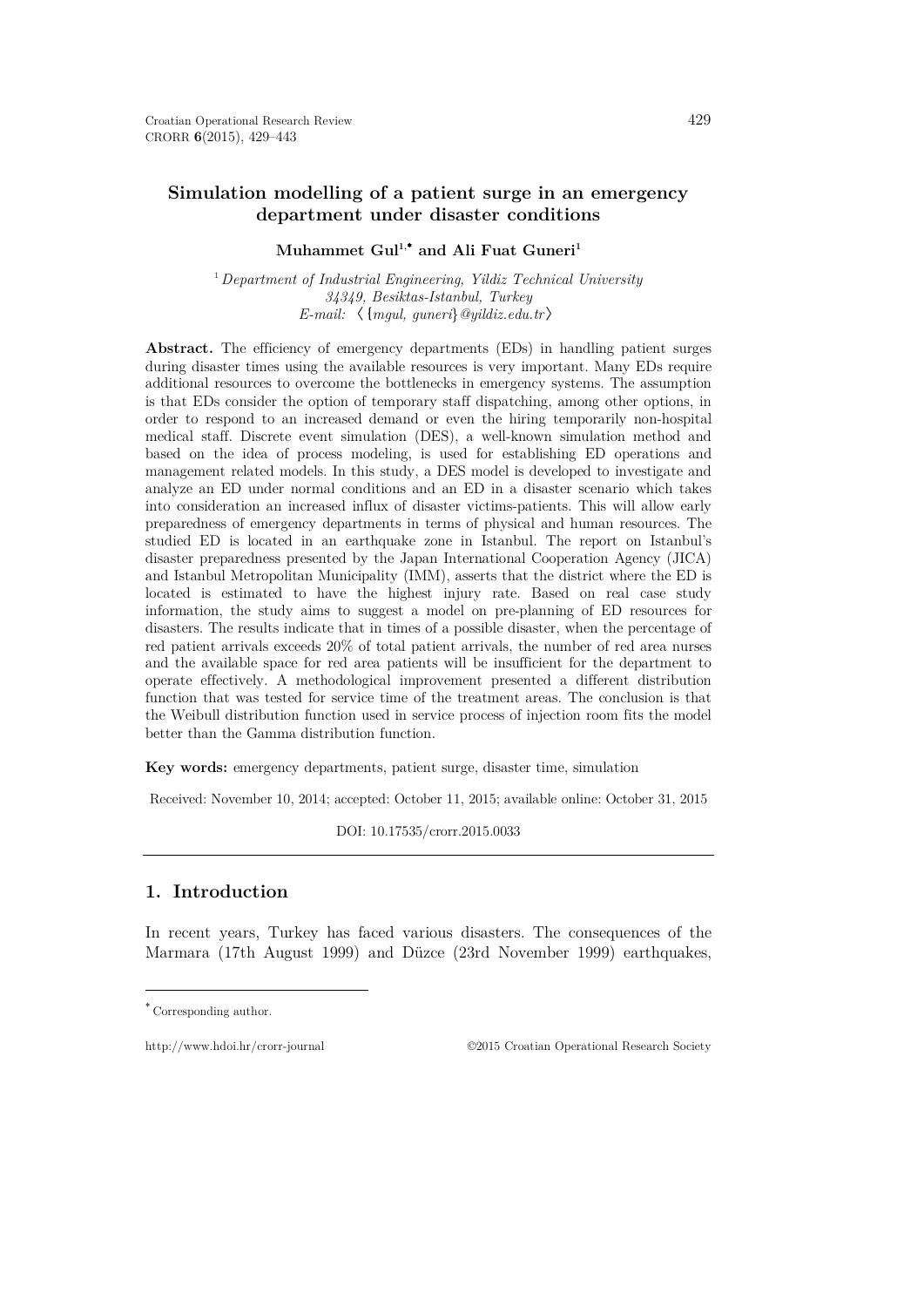according to the official figures, were that 18,287 people lost their lives, 46,857 were injured, 164,711 workplaces or houses were moderately damaged and 1,100,000 people became homeless [1]. On 23rd October 2011, an earthquake with a magnitude of 7.2 on the Richter scale occurred in Van and 604 people lost their lives [7]. More recently, 301 miners died due to the carbon monoxide poisoning and 140 injured in an underground coalmine in Soma, Manisa. Disaster events similar to these cause an increase the influx of emergency patients to hospital EDs. Therefore, effective and functional utilization of ED resources to meet patient surge using appropriate methods is very crucial in such circumstances.

Simulation of modeling is extensively applied to ED operations in available literature. The studies focus on wait time reduction, patient productivity, staff allocation, facility redesign, and cost control. Numerous literature surveys address simulations in EDs. Lim et al. [21] investigated twenty-nine studies to evaluate hospital ED waiting-time reduction strategies using mathematical simulation techniques for queuing models, DES, system dynamics (SD) and agent-based simulation (ABS). Jun et al. [15] combined DES applications in health care clinics and clinic systems (hospitals, EDs, outpatient clinics and pharmacies). In recent literature, studies by Choon et al. [6] and Konrad et al. [19] have focused on decreasing total patient stay in EDs. Morgareidge et al. [22] integrated DES and space syntax analysis (SAA) to optimize patient flow and to design the premises of an ED. In another study, Kang et al. [17] revealed the impact of various patient admission processes on patient flow in an ED. A miscellaneous example on ED simulation was presented by Kadri et al. [16]. They developed a simulation-based DSS to prevent and predict strain situations in an ED with the aim of improving management by the hospital system. In regards to patient productivity, Al-Refaie et al. [3] proposed a DES model to reduce average patient waiting time, to improve utilization of nursing staff and increase the number of treated patients.

In addition to all these recent studies, simulation of modeling is a significant analytical tool in analyzing the behavior of ED systems under disaster conditions where the aim is to improve preparedness. To reduce the impact of disasters, ED executives should improve strategies to determine preparedness in terms of resource efficiency, system performance and the ability to eliminate bottlenecks with the aid of scenarios thoroughly tested using constructed simulation models [7, 11, 12]. The available literature provides limited studies, such as  $[25]$ ,  $[5]$ ,  $[14]$ ,  $[2]$  and  $[23]$ . Xiao et al.  $[25]$  optimized workflow during a patient surge of a disaster event using an ED DES model. Joshi and Rys [14] and Patvivatsiri [23] studied terror disaster cases. The first paper analyzes different arrival patterns in terms of ED capacity during a conventional terror disaster event using DES. In the second paper, patient flow is analyzed throughout the treatment process, utilization of ED resources are assessed, the impact of a hypothetical bioterrorist attack is evaluated, and the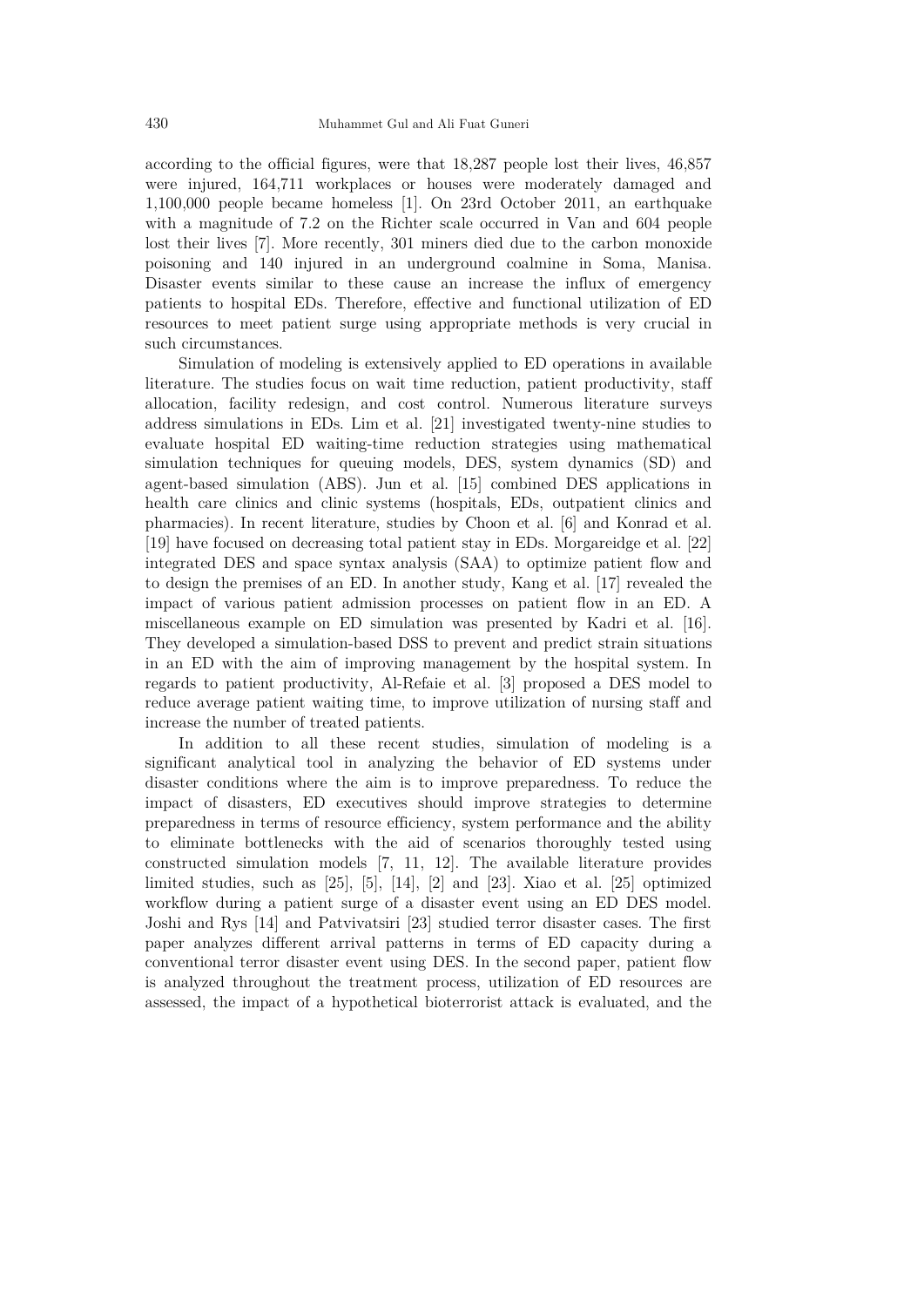appropriate resource and staff levels for such a bioterrorism scenario is determined. Al-Kattan and Abboud [2] modeled ED operations during disaster times as well normal times using a different scenario.

These studies mentioned above have limitations. Xiao et al. [25] and Al-Kattan and Abboud [2] use only patient waiting time as a performance measure. In this study, multiple key performance indicators (KPIs) including length of stay (LOS), utilization of medical staff and, utilization of locations are considered. Unlike the current study, Joshi and Rys [14] and Patvivatsiri [23] focus on terror disaster events. This study relies on patient arrival percentages from the study of a previous catastrophic earthquake event in Turkey. Therefore, the topic in question is directly related to an earthquake disaster event.

The inference can be made that ED simulation must focus on conditions caused by a disaster event and early preparedness of emergency departments in terms of physical and human resources. An increasing complexity of ED processes compared to the normal times leads to seeking ways to normalize and then enhance the system. Here, simulation modelling assumes an important role for the functioning of EDs. This study investigates both normal time analysis of an ED and a scenario disaster scenario, and considers the increased patient arrivals of disaster victims in a public hospital located in Istanbul's earthquake zone.

In summary this study makes the following contributions to existing literature: (1) It presents a DES model of an ED that enables generating various scenarios depending on patient arrival variability created by benefiting from experienced gained in a previous earthquake. The model generates outputs for several KPIs that have not been taken into consideration by previous studies. (2) It runs and validates the model by changing the distribution function for treatment time service. A statistical difference between models with different distribution functions has been observed. (3) It presents a real-world case study of an ED in a public hospital in Istanbul, Turkey. The simulation model performed in this ED is the first attempt at answering the question *"Is the ED ready to meet a patient surge after a major earthquake*, *which according to the authorities is expected to be unavoidable in the Istanbul province"*.

This study aims to show the impacts of various arrival configurations on ED performance indicators such as LOS, utilization of human and location resources with a fixed number of staff. Moreover, the threshold value (20% in this study) where existing resources may be insufficient for an ED was also determined. Therefore, our endeavor was to suggest a strategy for the functioning of an ED in the event of a disaster.

The paper has been organized in the following manner. Section 2 presents a DES methodology and the observed ED environment. The simulation model is presented in Section 3. Then, Section 4 presents the results of both a normal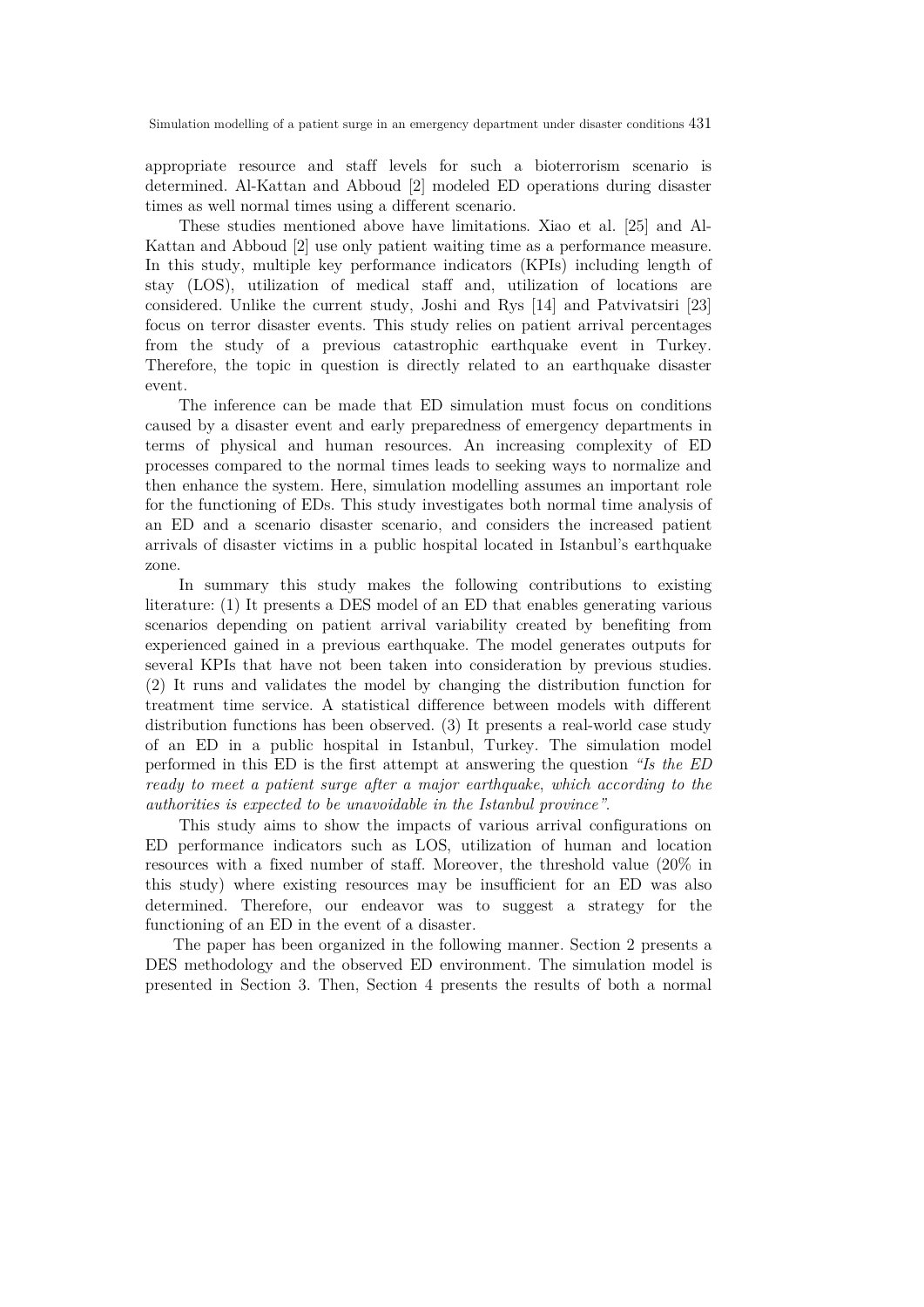operating and disaster scenario. The last section provides a conclusion and the constraints of the study, with future recommendations highlighted.

# **2. Method of discrete event simulation**

Systems that have dynamic behavior are hard to describe using static dependencies between variables. To analyze such systems, using simulation modelling is more appropriate [4]. It has penetrated several areas of use from manufacturing to healthcare. Numerous authors have applied simulation for problems associated with healthcare facilities such as EDs, inpatient units, intensive care units and outpatient clinics. The reason for choosing simulation modeling for other research methods stems from the stochastic nature of patient arrival and treatment processes [10]. Literature indicates the exceptional difficultly with modeling the complexity of EDs using a single analytical model [8]. Therefore, simulation models are required for monitoring ED systems.

Discrete-event simulation is one of the best-known simulation methods used for building healthcare facility models. It is based on the idea that the modeler views the system to be modeled as a process [4]. DES modeling is widely applied to modeling ED operations [9]. ED operations include delays, services offered by various medical resources, choosing the process branch, and other factors. Since an ED DES model is based on tracking patients as entities, it has a queuing structure [13]. The reason for choosing DES modeling among other simulation methodologies such as ABS and SD modeling stems from the followings: (1) DES can easily model stochastic factors affecting ED system; (2) EDs have queues and performance based on waiting times. Therefore, the queuing structure can be modeled by DES easily. (3) DES presents visual representation by its animation feature. It provides ED executive to monitor their systems easily. (4) Individual patient behavior at the EDs can be monitored using DES modeling.

# **3. Simulation of the case study department**

### **3.1. Emergency department environment**

The observed emergency department treats approximately 800-1000 patients a month in Istanbul. It implements a three color-triage system: green, yellow and red. Green stands for patients who have the least severe cases and red represents real life-threatening emergencies. The total value of current bed capacity in the red, yellow and green categories, as well as in child observation and the injection area is 24. The department also has a laboratory for blood tests, an X-ray room as well as a computer-aided tomography (CT), an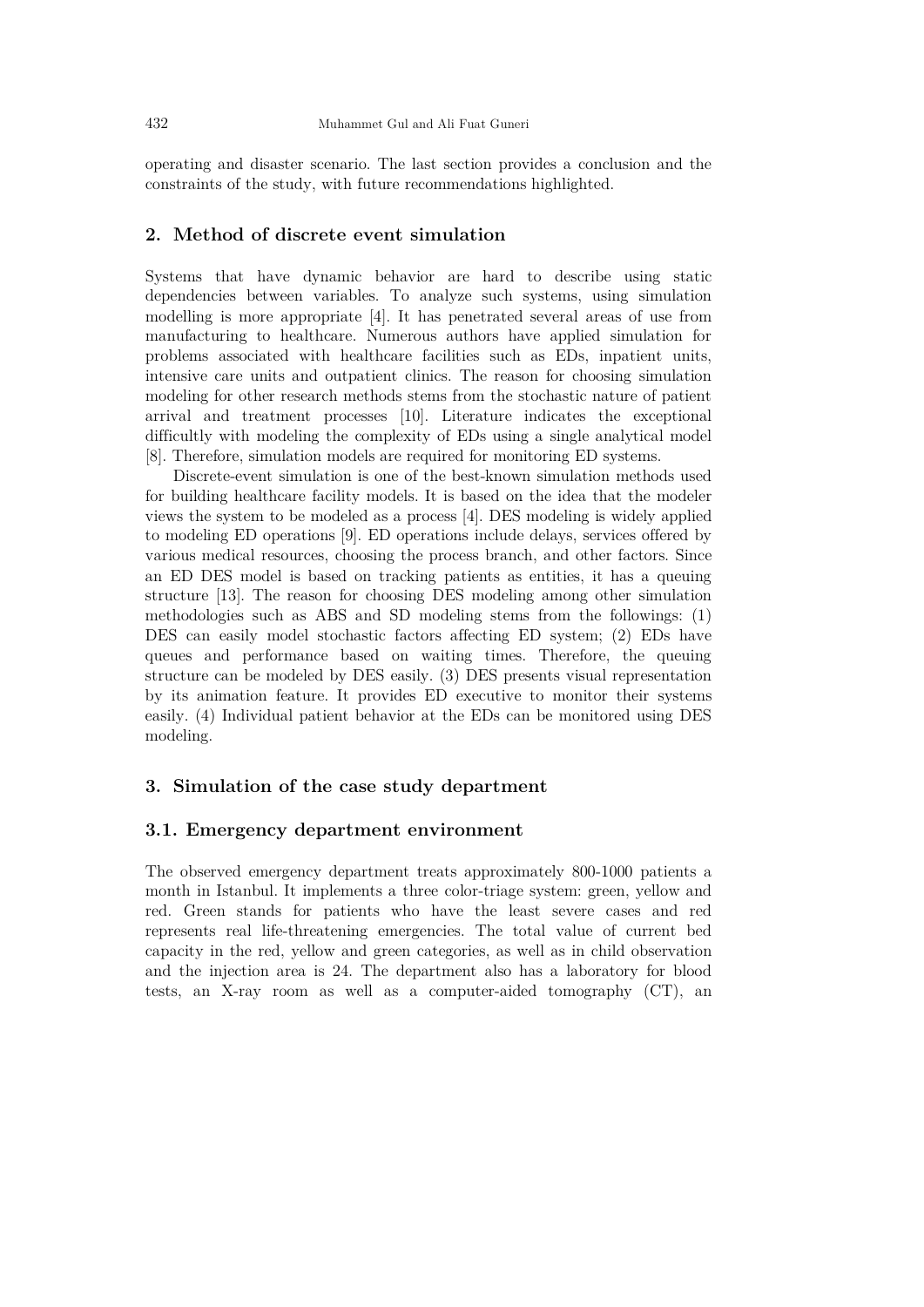ultrasonography (USG) and a plaster room. It employs 2 physicians, 4 practitioners, 30 nurses, 6 registrars and a few technicians. All of the staff including the medical and auxiliary personnel provides services to patients arriving 7/24 and 52/365. They often work in two shifts. The shift hours are from 8 am to 4 pm for physicians and nurses, whereas technicians work in single 24-hour shifts.

# **3.2. Description of process and data collection**

Arrivals at the ED happen in one of two ways: walk-in or ambulance. Since ambulance patients have a life-threatening condition, they bypass the registration process and enter directly from the front door of the ED to the red patient area (resuscitation). Walk-in patients are registered and triaged by a registrar and then a nurse. After registration, they are sent to the green patient area or injection area. Patients who are sent to the green area are assigned to an available bed, if the treatment is deemed to take a short time or are sent to the yellow patient area (used as a patient observation room), if treatment is deemed to last a longer period. Moreover, transfers from the green and yellow patient area to the red area are performed if needed (see the patient flow in the ED in Figure 1).



Figure 1: Patient flow in the ED in the observed hospital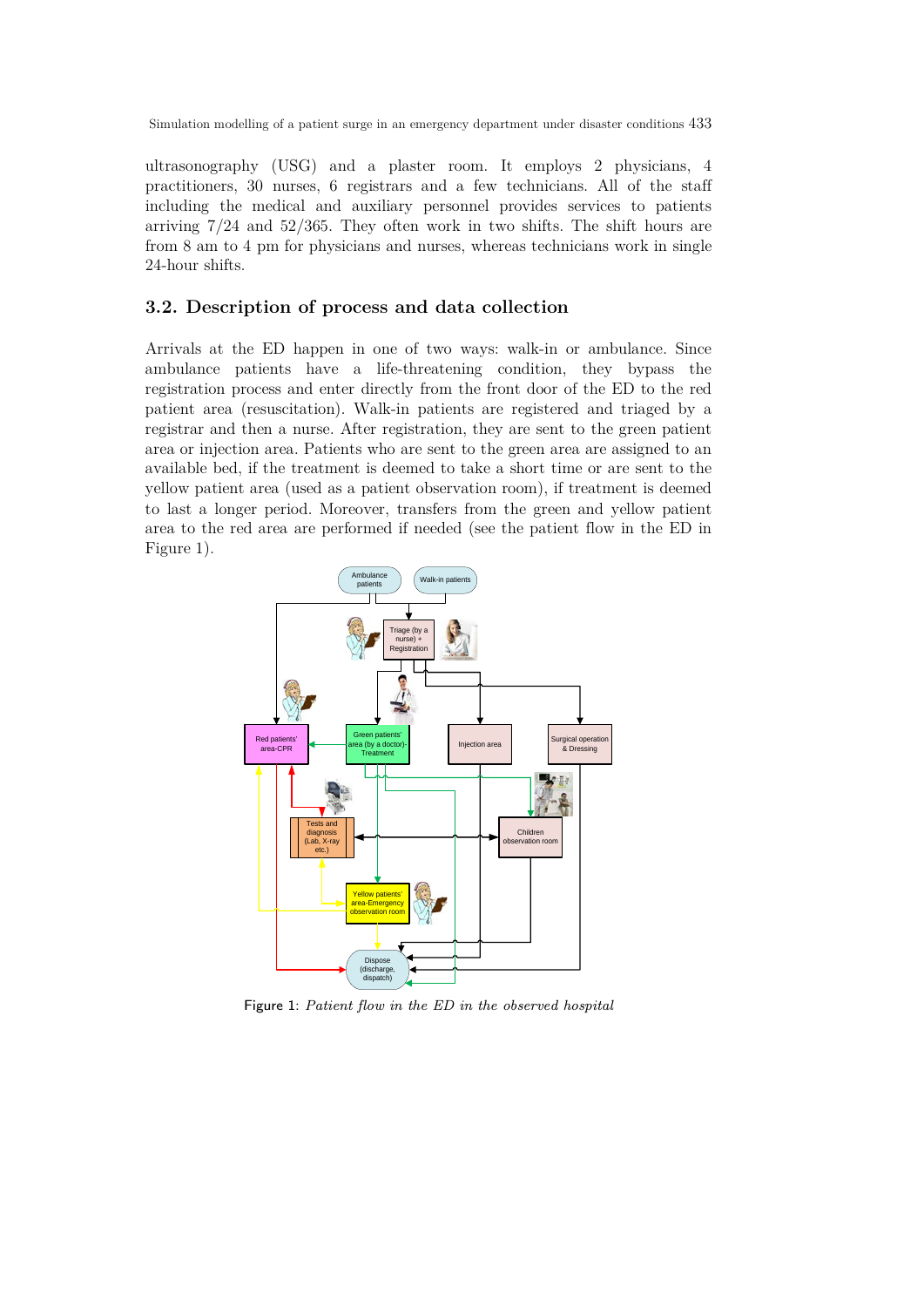Data collection and analysis is a crucial phase in simulation projects. Reliability of the simulation model depends on the quality of input data and assumptions [2]. Therefore, in this study, historical data obtained from the hospital information management system (called the *HBYS*) database was used. The data consisted of 266,693 patient records from the ED between 1st January and 31st December 2012. The data set includes the treatment area to which patients are directed, arrival time, demographic data, triage color, start and end time of treatment, decision time and decision type.

The average number of patient arrivals per day is 729. According to Figure 2, concerning the arrival pattern, the ED is busy between 9 a.m. and 11 p.m. and average patient inter arrival time is 1 hour and 45 minutes. Between 11 p.m. and 7 a.m. the ED is idle and the average patient inter arrival time is 11 hour and 64 minutes.

The distribution probabilities of patients at the treatment locations are as follows: 1.5% of patients enter to the red patient area, 39% the yellow patient area, 24% the green patient area and the remained 35% the injection room. Although the HBYS database provides information on the ED from patient data, some of the data used in the simulation model are not obtained directly from the automation system. Hence, they were collected from onsite observation and the opinion of professional staff.



Figure 2: Patient arrival pattern

#### **3.3. Model implementation**

Based on gathered data, the ED simulation model is built using a multimethod simulation software called AnyLogic Professional 6.4.1 (http://www.anylogic.com). ED systems consist of numerous stochastic factors such as arrivals and service processes. These complicated systems might be difficult to model using analytical models (e.g. queuing theory, mathematical programming). Moreover, ED decision makers can easily gain an understanding of and make changes to a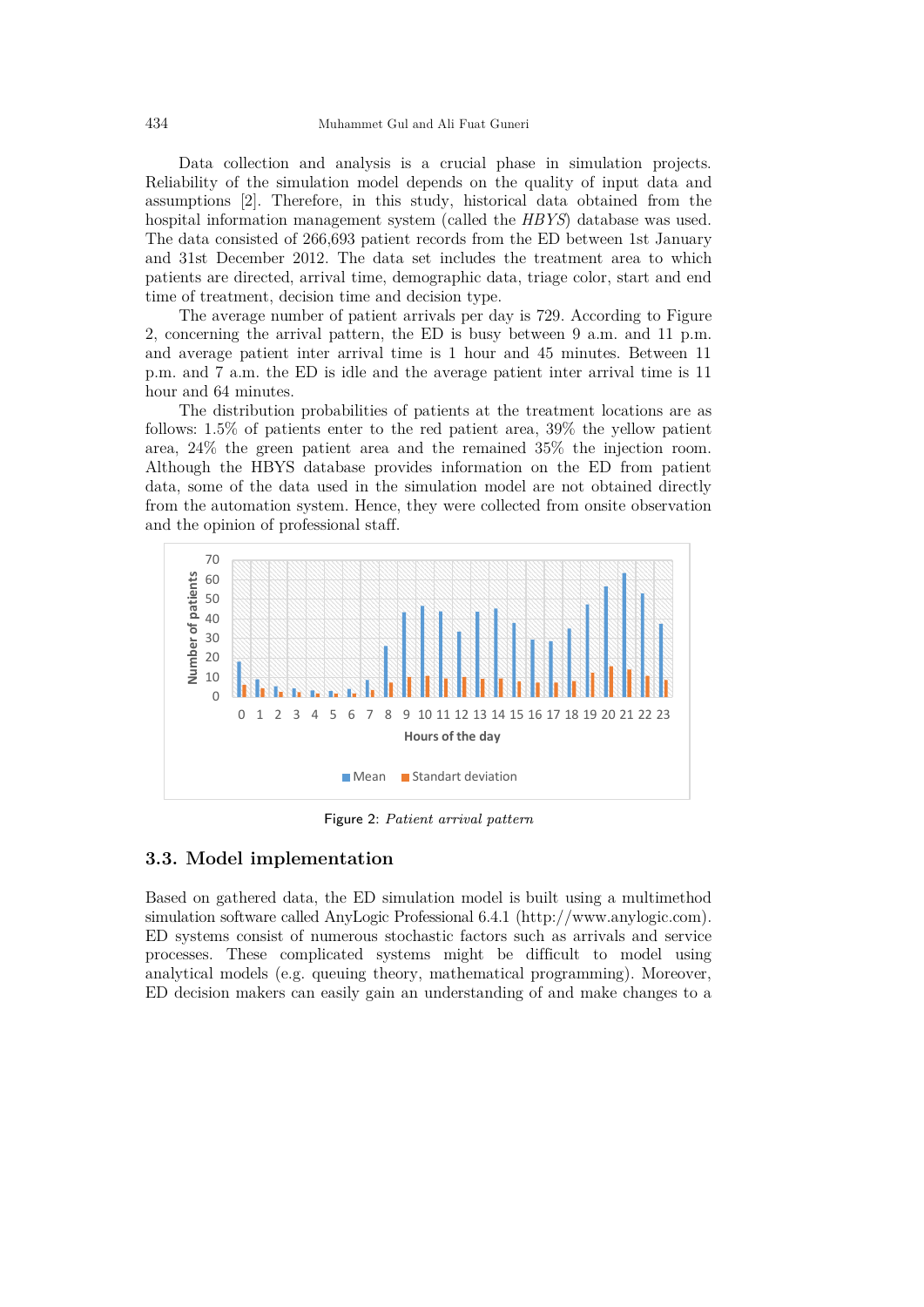simulation model through a user-friendly interface and animation [20]. Therefore, in this study, a discrete event simulation approach was used to model the ED system and monitor its changes in a disaster scenario. To design the ED DES model, some assumptions and simplifications were made. Firstly, walk-in and ambulance patient arrivals were combined into patient arrivals. Secondly, the ED has no appointment system. Thirdly, the registration area and the queues have an infinite capacity. Fourthly, the service times are fitted to a triangular distribution except for services in the injection room (Table 1). Figure 3 shows that it follows a Weibull distribution. The Weibull distribution is a continuous distribution bounded on its lower side. It has shape and scale parameters. In particular, the Weibull distribution is used to represent health related issues, reliability and so on [24]. Suitable distribution functions fitting the data were selected using the Arena Input Analyzer. The Weibull distribution was selected for the service time in the injection room, given that it has a smaller square error (0.000225) than other distribution function alternatives proposed by the software. Moreover, the distribution for service time in the injection room is statistically tested using Chi Square and Kolmogorov Smirnov goodness of fit tests.

| Room name | Distribution name and parameters | Number of resources |  |  |  |
|-----------|----------------------------------|---------------------|--|--|--|
| Green     | Triangular $(15, 18, 20)$        | 4 nurses            |  |  |  |
| Yellow    | Triangular $(35, 45, 50)$        | 4 nurses            |  |  |  |
| Red       | Triangular (60, 100, 140)        | 2 nurses            |  |  |  |
| Injection | 1+Weibull $(20.4, 1.19)$         | 2 nurses            |  |  |  |

Table 1: Service time distributions



Figure 3: The Weibull distribution function fitted to the service time in the injection room of the observed ED

Thereafter, the ED simulation model is verified and validated. Verification is carried out by a computer program that constructed the simulation model. The computer program determines whether the model works properly as a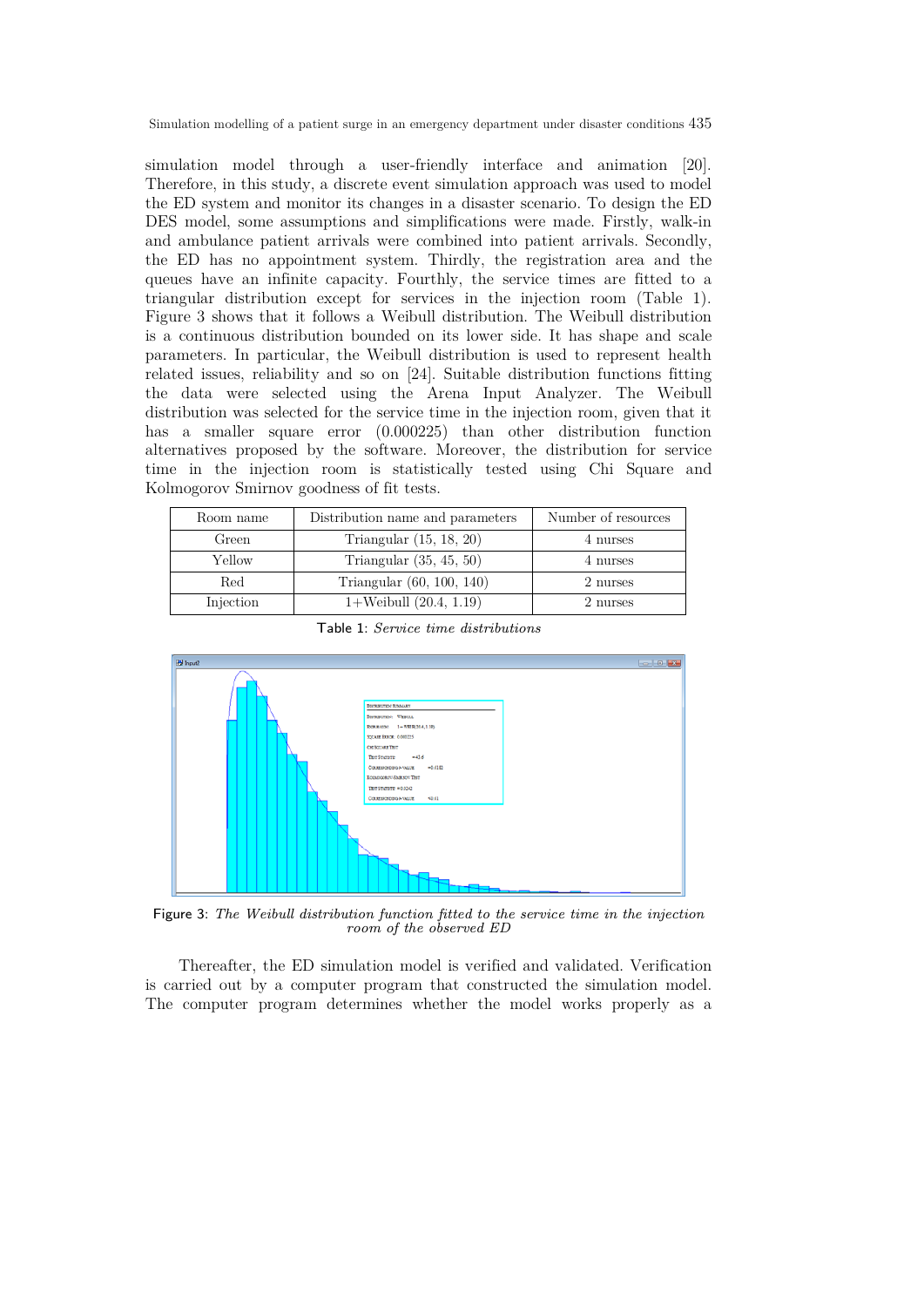presentation of a real world system. Validation aims to determine whether the model is a picture of a real world system. This is complete when the model logic and inputs are constructed accurately on the computer. Various approaches are used in the literature for verifying and validating the simulation models. These are correctness of data, animation of the model and correctness of operations and outputs [9]. The computer model is checked whether it flows correctly. Then the model is run in a pilot research, and the ED executive of the observed real ED system was asked to evaluate the simulation model. The evaluation was positive and accompanied by an explanation that the model simulates quiete accurately the process flow in the real ED system.

The simulation model has one source that creates patients according to the rates in Figure 2. The *source* element of the model built using AnyLogic's Enterprise Library, which is a library for building process-centric discrete event simulations, is assigned a category of patients. Figure 4 shows a snapshot of the ED simulation model.

The inputs from the ED simulation model include patient arrival rates (shown in Figure 2) and treatment times in each ED area. Since the interarrival times (IATs) are very random and no distribution with a good fit was found, an indirect method is followed in modelling patient arrivals [18]. Some performance metrics (in other words KPIs) were used, such as average LOS, average throughput (number of patients discharged from the ED), utilization of personnel and utilization of locations.



Figure 4: A screenshot showing the ED simulation model

# **4. Model results and patient surge scenario**

The values of the average patient LOS and resource utilizations during normal times are obtained after the model was run as a as-is scenario. According to this current scenario, the following can be concluded: (1) the patient LOS is on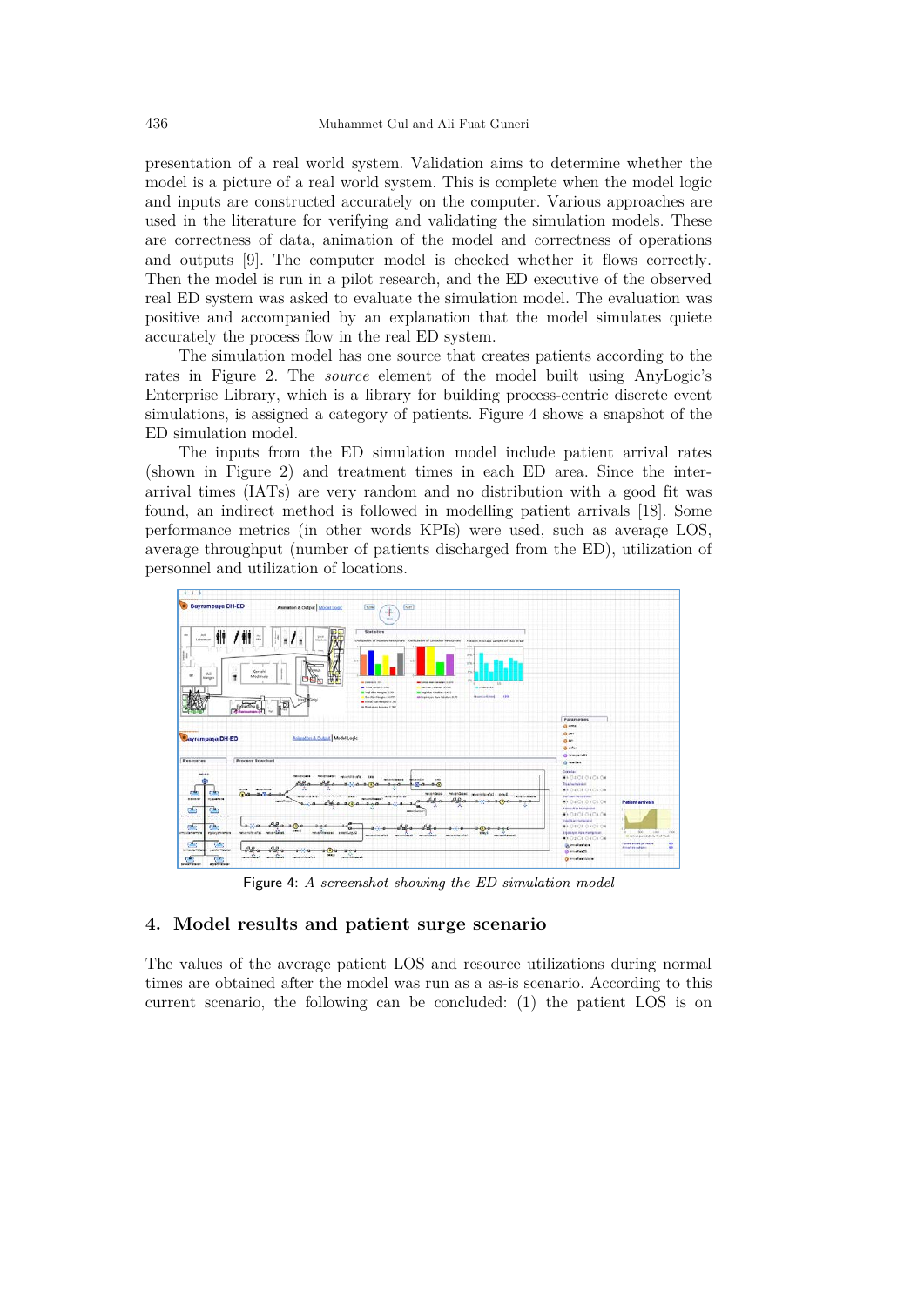average 168 minutes; (2) the busiest human resources of the ED are nurses who are responsible for the injection room with a utilization rate of 77%, and the idlest of them are nurses in the red patient area with a utilization rate of 23%; and (3) as a result of these utilization rates of human resources, the busiest location is the injection room with a utilization rate of 76% whereas the idlest is the red patient area with a utilization rate of 19%.

In addition to the analysis of normal time operations in the ED using the simulation model, patient surge was carried out based on disaster time scenarios. Xiao et al. [25] defines the patient surge as the distortion in the ratio of patient numbers to the amount of ED resources, leading to an inadequate ability in facing demand.

As emphasized above, EDs face an increase in patient demand during disasters. According to the results of a study by Dursun et al. [7] for the earthquake case of an ED in Van, Turkey, patient arrivals increase 30% with respect to the normal state on the first day of the disaster. The total number of arrivals comprises 94% of disaster-victim patient arrivals and 6% of nondisaster-victim patient arrivals. Therefore, additional scenarios for different arrival rates and patient type percentage as [17] were devised. Table 2 shows proposed disaster scenarios according to different arrivals.

| Model          | Arrival rate  | Patient type percentage |        |                     |  |  |  |
|----------------|---------------|-------------------------|--------|---------------------|--|--|--|
|                |               | Red                     | Yellow | Green and Injection |  |  |  |
| As-is scenario | $729$ pts/day | $1.5\%$                 | 24\%   | 74.5%               |  |  |  |
| Scenario 1     | $948$ pts/day | $10\%$                  | 30%    | 60%                 |  |  |  |
| Scenario 2     | $765$ pts/day | $5\%$                   | 30%    | 65%                 |  |  |  |
| Scenario 3     | $948$ pts/day | 20%                     | 40%    | 40%                 |  |  |  |

Table 2: Scenario settings

The as-is scenario uses an arrival rate of 729 patients per day with percentages of 1.5%, 24% and 74.5% for red, yellow and green & injection room patients, respectively. The remaining three scenarios include both an increase in the arrival rate and a change in the percentage of patient type. Scenario 1 represents an alert for disaster time based on a percentage of 10% for red patients, 30% for yellow patients and 60% for green and injection room patients with an arrival rate of 948 patients per day. Scenario 2 decreases the percentage of red patients from  $10\%$  to 5% and increases the percentage of green & injection room patients from 60% to 65%, while maintaining the yellow patient percentage for the first scenario that is based on an arrival rat of 765 patients per day. Scenario 3 imposes conditions representing a major disaster case for the ED. It assumes a percentage of 20% for red patients and 40% for yellow and green & injection room patients based on an arrival rate of 948 patients per day. This scenario was developed to take into account the expected increase in the number of severely injured patients due to a major disaster compared to normal times. The complete results from running the ED simulation model for these scenarios are shown in Table 3.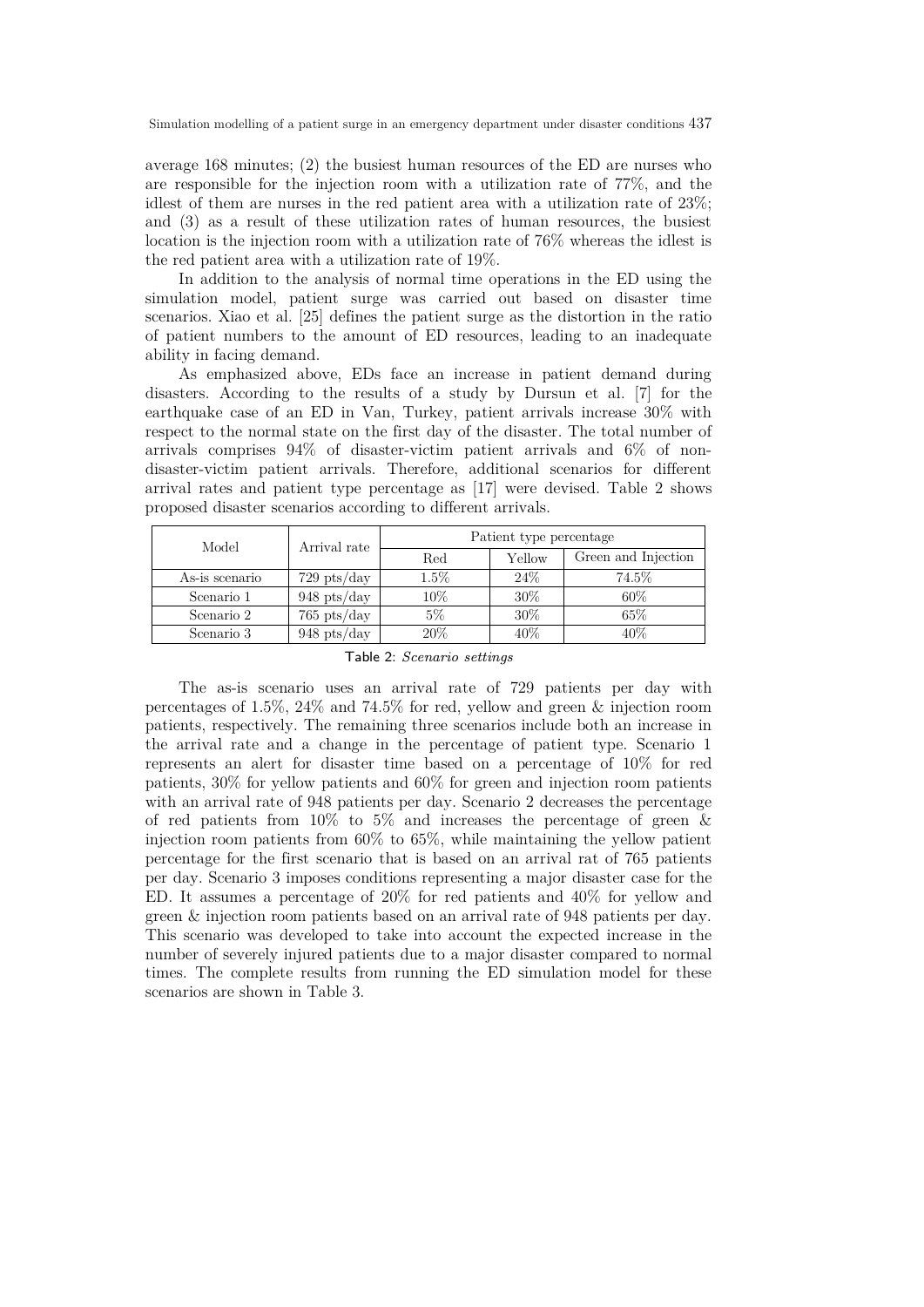|                |           | Utilization rates $(\%)$ |      |      |      |                           |                 |              |      |      |      |
|----------------|-----------|--------------------------|------|------|------|---------------------------|-----------------|--------------|------|------|------|
|                | LOS (min) | (HR)<br>Human resources  |      |      |      | Location resources $(LR)$ |                 |              |      |      |      |
|                |           | HR1                      | HR2  | HR3  | HR4  | HR5                       | HR <sub>6</sub> | $_{\rm LR1}$ | LR2  | LR3  | LR4  |
| As-is scenario | 168.315   | 35.2                     | 72.8 | 71.0 | 74.7 | 22.6                      | 76.4            | 17.8         | 36.4 | 67.4 | 75.9 |
| Scenario 1     | 203.213   | 34.0                     | 72.2 | 50.6 | 78.0 | 86.3                      | 74.0            | 80.5         | 38.1 | 36.2 | 73.7 |
| Scenario 2     | 178.482   | 36.1                     | 73.7 | 61.1 | 80.6 | 63.8                      | 77.8            | 62.4         | 39.3 | 49.9 | 77.5 |
| Scenario 3     | 364.326   | 33.1                     | 68.8 | 51.6 | 79.4 | 98.4                      | 75.2            | 98.4         | 38.7 | 38.  | 78.0 |

Note: *HR1: Doctors, HR2: Triage nurses, HR3: Green area nurses, HR4: Yellow area nurses, HR5: Red area nurses, HR6:Injection room nurses, LR1: Red patient area, LR2: Yellow patient area, LR3: Green patient area, LR4: Injection room*

Table 3: Complete results of the disaster-based scenarios

According to Scenario 1 and Scenario 3 that test ED behavior in a possible disaster, total patient LOS increases by 20.73% (from 168,315 to 203,213) and 116.45% (from 168,315 to 364,326) as against the as-is scenario. A remarkable result is the utilization rate of red area nurses and the red patient area. The results of Scenario 1 indicate that red area nurses and the red patient area incur a 281.86% and 352.25% increase to their utilizations, respectively. In Scenario 3, the utilization rates have higher scores than the Scenario 1. While the utilization of red area nurses leads to an increase of 335.40%, the red patient area has a percentage of 452.81% (see Figure 5). This means that in times of a possible disaster, when the percentage of red patient arrivals exceeds 20% of the total patient arrivals, the number of red area nurses and the space of the red patient area will be insufficient for the ED. In such cases, management needs additional resources to respond to the patient surge.



Figure 5: Comparison of the scenarios under four arrival configurations

The major disaster case scenario results in a shortage of two important types of resources. Firstly, available nurses in the red patient area will not be adequate to handle the large number of expected victims. To overcome problems associated with a shortage of resources, the suggestion is for the ED to outsource nurses. This staff should be available as soon as possible in the case of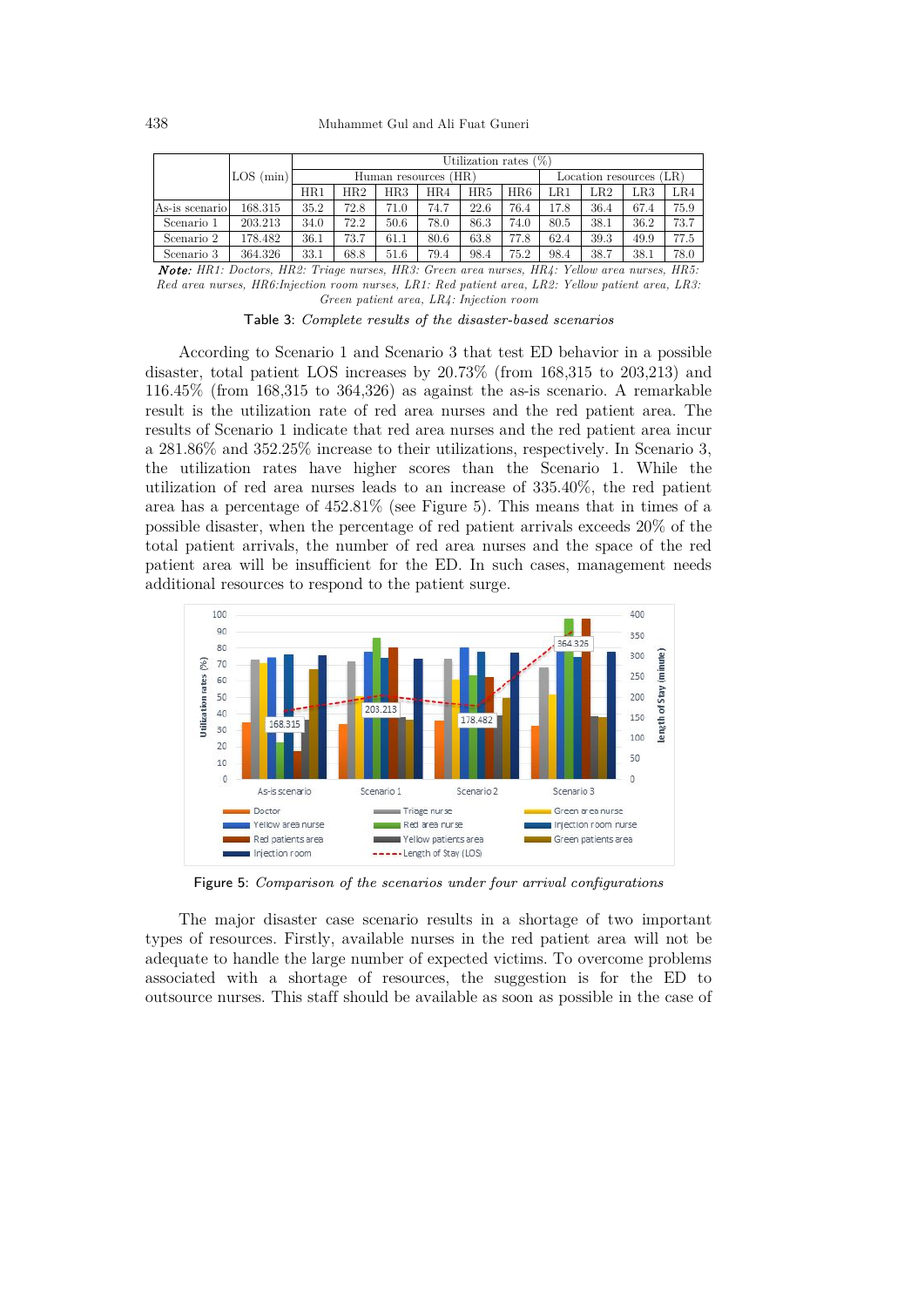a major disaster event. Hence, this suggestion can be performed by means of dispatching them from some of the inpatient departments, which are less burdened during disasters. The injection room nurses who are the busiest human resources in the ED, according to the normal time scenario, can be utilized in order to handle shortages in case of a major disaster. On the other hand, ED management will be faced with a bed shortage. They are advised to set up mobile hospitals necessary for recovery. Under the extreme case (a major disaster) of an arrival rate of 948 patients per day, the average LOS is 364.326 minutes. This implies that improving ED performance is hardly required to reduce the LOS.

As an improvement to the methodology, a different distribution function was tested for the service time of the injection room. The distribution fitting software proposes a number of distribution functions fitted to our data. However, they should be tested for goodness of fit. The Weibull function was used for the service process in the injection room in our model, given that it has the least square error. We then decided to propose an alternative distribution function in the form of  $1+Gamma$  (14.3, 1.34) with a square error of 0.000230. The abovementioned Gamma distribution function is presented in Figure 6.

The as-is scenario was run with fifty replications that considered the service time of the injection room fitted to Gamma distribution. It compared patient LOS values with respect to service time of the injection room using both Weibull and Gamma functions subject to a hypothesis test for a mean (T-test) as in Table 4. It shows that p-value is less than 0.05. The comparison verifies that the patient LOS derived from a comparison between the distribution functions of the injection room service process (Weibull and Gamma) is significantly different.

The conclusion is that the Weibull distribution function used in the service process of the injection room fits the as-is scenario better than Gamma distribution function.



Figure 6: Gamma distribution function fitted to service time in injection room of the observed ED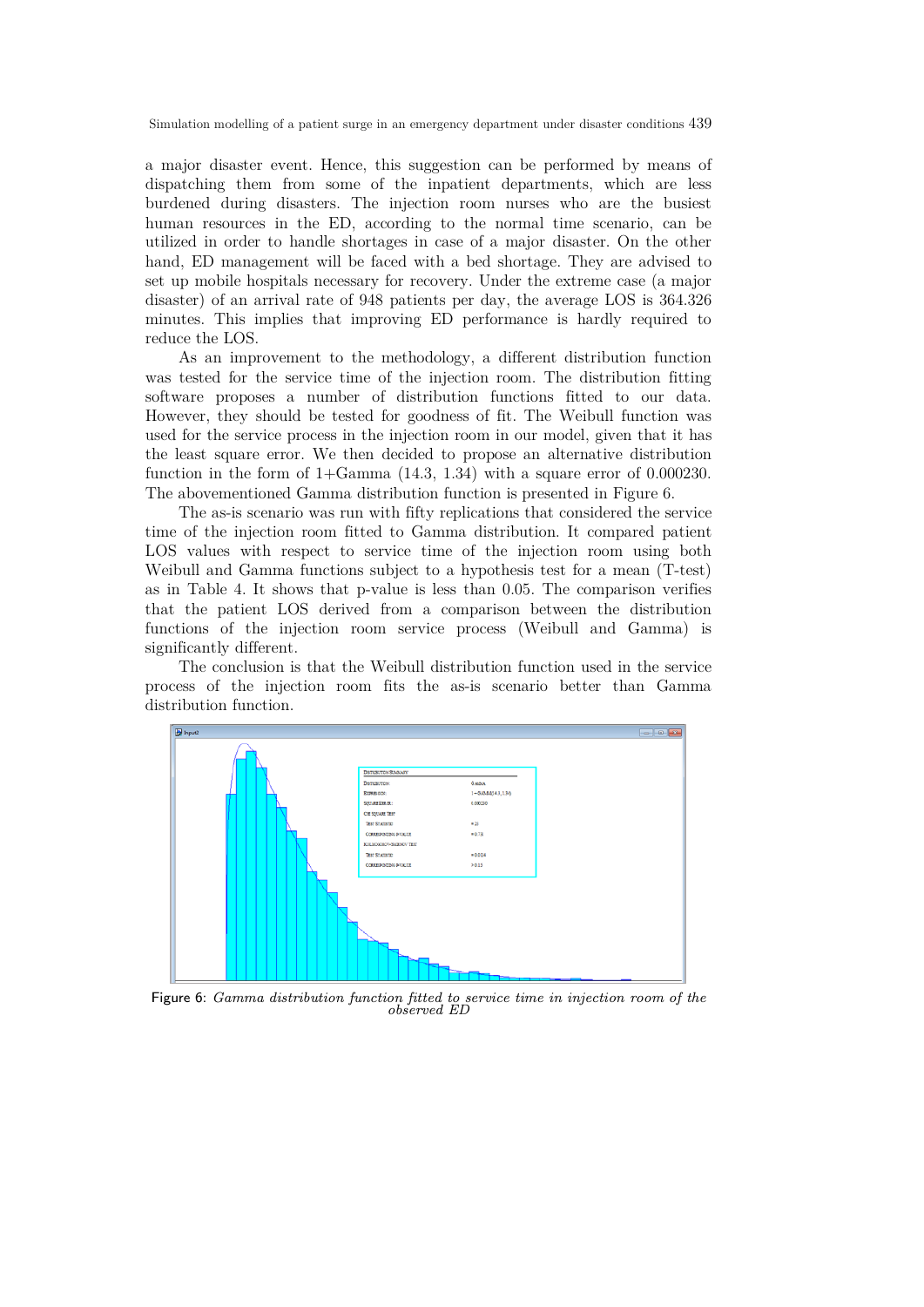440 Muhammet Gul and Ali Fuat Guneri

| <b>KPI</b> | Model output (Distribution function of injection room service)<br>time in minutes) | Significance<br>$(p-value)$ |              |
|------------|------------------------------------------------------------------------------------|-----------------------------|--------------|
| Patient    | $1 + Weibull$ (20.4, 1.19)                                                         | $1+Gamma(14.3, 1.34)$       | 0.000 < 0.05 |
| LOS.       | 168.315                                                                            | 188.165                     |              |

Table 4: Comparison of different distribution functions for service time in the injection room.

# **5. Conclusion**

In this study, a DES study of an ED in a public hospital located in an earthquake zone in Istanbul, Turkey, was presented in order to analyze both normal operational time of an ED and that of a disaster time scenario by considering increased disaster-victim patient arrivals. The DES, which has a long history in simulation methodologies, has been applied for ED operations in this study given that it has the ability to test normal and disaster times of the related scenarios. Data was collected on patient arrival patterns and service times in each treatment area of the ED. Using a distribution-fitting tool, the related data was fitted to suitable theoretical distribution functions. The patient flow of the observed hospital ED was conceptually introduced and a DES model was created using commercial simulation software. By constructing a simulation model, four scenarios (the As-Is Scenario and Scenarios 1, 2 and 3) were created to represent the changes to KPIs resulting from a disaster-related patient surge.

The study is different from other studies in a number of aspects. First, it presents a DES model of the ED enabling generation of various scenarios that depend on patient arrival variability based on a previous earthquake case. The model generates outputs for several KPIs not taken into consideration by previous studies in available literature. Second, it runs and validates the model by changing the distribution function in the service times of treatment areas in order to observe which distribution function fits the model better. Finally, it represents a real-world application study in a public hospital ED. The simulation model performed in this ED is a first attempt to gain an insight into disaster preparedness.

The DES model results show that an ED is affected by patient surges in disaster scenarios. In times of disaster, when the percentage of red patient arrivals exceeds 20% of total patient arrivals, the number of red area nurses and the space of the red patient area will be insufficient for the emergency department. Consequently, the observed ED cannot adequately meet the patient surge using current human and physical resources. Therefore, the recommendation is that medical staff is temporarily dispatched from other EDs in order to respond to increased demand, or the hiring of external nurses for a time, which would be useful in reducing the average LOS and survival rate of disaster-victims.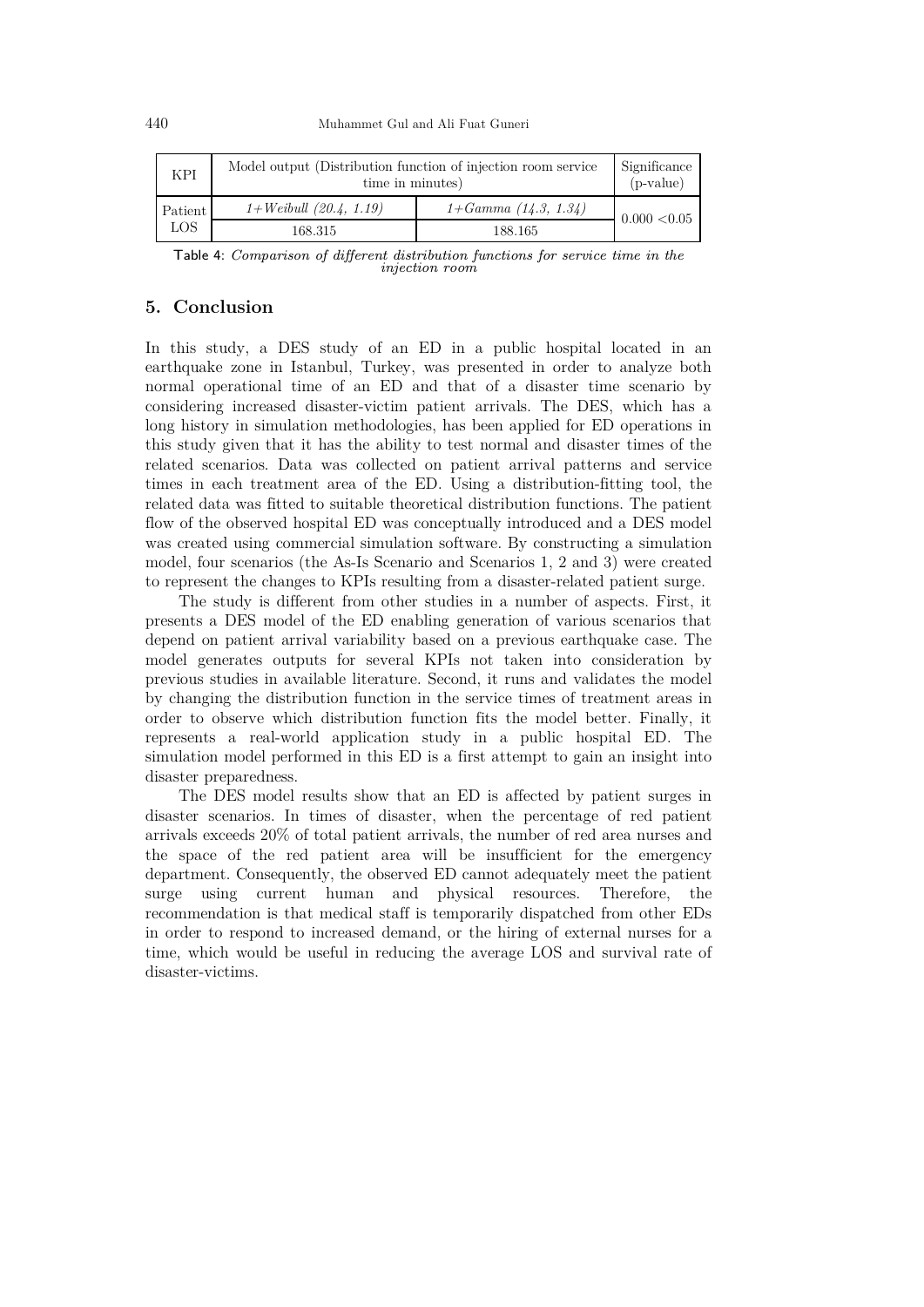Some limitations in this study should be acknowledged. First, no task switching between medical staff (physicians and nurses) is assumed. This is so because doctor or nurse time spent on more than one patient concurrently is practically difficult. However, in real life situations, medical staff may provide service to several patients concurrently, especially in peak hours. The second limitation of the study concerns the scenario design. Four scenarios based essentially on arrival variability for a possible disaster are devised. However, it can include different scenarios by varying the number of additional medical staff and spaces that are required to keep the KPIs the same as in the as-is scenario. Third is the potential limitation of using one hospital ED case. Although the case is involves one specific hospital, this model can be adapted to any other hospital for its disaster preparedness.

To gain a more comprehensive insight into the level of EDs located in the most risky earthquake zone of Istanbul, the model can be observed as a network of multiple ED DES models. On the other hand, disaster readiness guidelines for executives governing public, university and private hospital EDs at a macro level could be of even greater interest because the guidelines would address collaborative work and decision-making mechanisms for this simulation model. These issues can be addressed in future research.

### **Acknowledgement**

We thank the General Secretary of Istanbul Fatih Association of Public Hospitals and the emergency department's staff for their guidance and help in gathering data.

#### **References**

- [1] Alkan, N., Elmas, İ., Karakuş, M. and Akkay, E. (2001). Doğal afetler sırasında karşılaşılan sorunlar: Bir anket çalışması (Problems encountered during natural disasters: A questionnaire study). Turkish Journal of Trauma & Emergency Surgery, 7(3), 195–200.
- [2] Al-Kattan, I. and Abboud, B. (2009). Disaster recovery plan development for the emergency department–case study. Public Administration and Management, 13(3), 75–99.
- [3] Al-Refaie, A., Fouad, R. H. Li, M. H. and Shurrab, M. (2014). Applying simulation and DEA to improve performance of emergency department in a Jordanian hospital. Simulation Modelling Practice and Theory, 41, 59–72. doi:10.1016/j.simpat.2013.11.010.
- [4] Borshchev, A. (2013). The Big Book of Simulation Modeling: Multimethod Modeling with AnyLogic 6. AnyLogic North America.
- [5] Cao, H. and Huang, S. (2012). Principles of scarce medical resource allocation in natural disaster relief a simulation approach. Medical Decision Making, 32(3), 470– 476. doi:10.1177/0272989x12437247.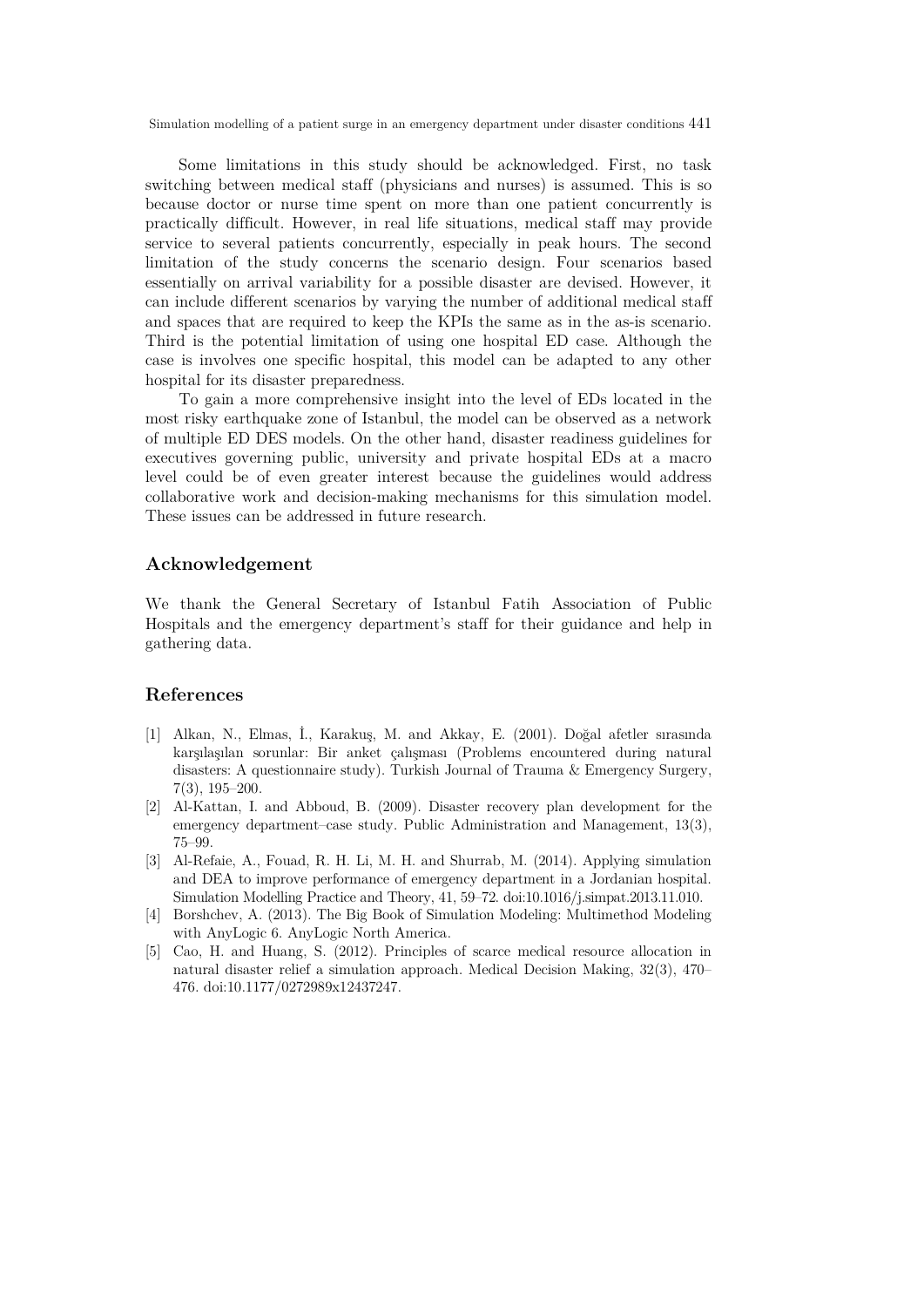- [6] Choon, O. H., Dali, Z., Beng, P. T. and Magdalene, C. P. Y. (2014). Uncover effective process improvement strategies in emergency department with aid of discrete event simulation. Health Systems, 3(2), 93–104. doi:10.1057/hs.2014.2.
- [7] Dursun, R., Görmeli, C. A. and Görmeli, G. (2012). 2011 Van depremi sonrası Van bölgesi Eğitim ve Araştırma Hastanesine başvuran olguların değerlendirilmesi (Evaluation of the patients in Van Training and Research Hospital following the 2011 Van earthquake in Turkey). Turkish Journal of Trauma & Emergency Surgery, 18(3), 260–264.
- [8] Ghanes, K., Jouini, O., Jemai, Z., Wargon, M., Hellmann, R., Thomas, V. and Koole, G. (2014). A comprehensive simulation modeling of an emergency department: A case study for simulation optimization of staffing levels. In: Proceedings of the 2014 Winter Simulation Conference (pp. 1421–1432). IEEE Press.
- [9] Gul, M. and Guneri, A. F. (2012). A computer simulation model to reduce patient length of stay and to improve resource utilization rate in an emergency department service system. International Journal of Industrial Engineering, 19(5), 221–231.
- [10] Gul, M. and Guneri, A. F. (2015a). A comprehensive review of emergency department simulation applications for normal and disaster conditions. Computers & Industrial Engineering, 83, 327–344. doi:10.1016/j.cie.2015.02.018.
- [11] Gul, M. and Guneri, A. F. (2015b). A discrete event simulation model of an emergency department network for earthquake conditions. In Modeling, Simulation, and Applied Optimization (ICMSAO), 2015 6th International Conference on (pp. 1– 6). IEEE.
- [12] Gul, M. and Guneri, A. F. (2015c). Are emergency departments in Istanbul ready for the earthquakes? Past experience and suggestions for future preparedness from employees' viewpoint and the literature. Journal of Homeland Security and Emergency Management, (in press). doi:10.1515/jhsem-2014-0114.
- [13] Gunal, M. M. (2012). A guide for building hospital simulation models. Health Systems, 1(1), 17–25. doi:10.1057/hs.2012.8.
- [14] Joshi, A. J. and Rys, M. J. (2011). Study on the effect of different arrival patterns on an emergency department's capacity using discrete event simulation. International Journal of Industrial Engineering: Theory, Applications and Practice, 18(1), 40–50.
- [15] Jun, J. B., Jacobson, S. H. and Swisher, J. R. (1999). Application of discrete-event simulation in health care clinics: a survey. Journal of the operational research society, 50(2), 109–123. doi:10.1057/palgrave.jors.2600669.
- [16] Kadri, F., Chaabane, S. and Tahon, C. (2014). A simulation-based decision support system to prevent and predict strain situations in emergency department systems. Simulation Modelling Practice and Theory, 42, 32–52. doi:10.1016/j.simpat.2013.12.004.
- [17] Kang, H., Nembhard, H. B., Rafferty, C. and DeFlitch, C. J. (2014). Patient flow in the emergency department: A classification and analysis of admission process policies. Annals of Emergency Medicine, 64(4), 335–342.e8. doi:10.1016/j.annemergmed.2014.04.011.
- [18] Kaushal, A. (2014). Improving emergency department performance using discreteevent and agent-based simulation. MSc Thesis, University of Manitoba, Canada.
- [19] Konrad, R., DeSotto, K., Grocela, A., McAuley, P., Wang, J., Lyons, J. and Bruin, M. (2013). Modeling the impact of changing patient flow processes in an emergency department: Insights from a computer simulation study. Operations Research for Health Care, 2(4), 66–74. doi:10.1016/j.orhc.2013.04.001.